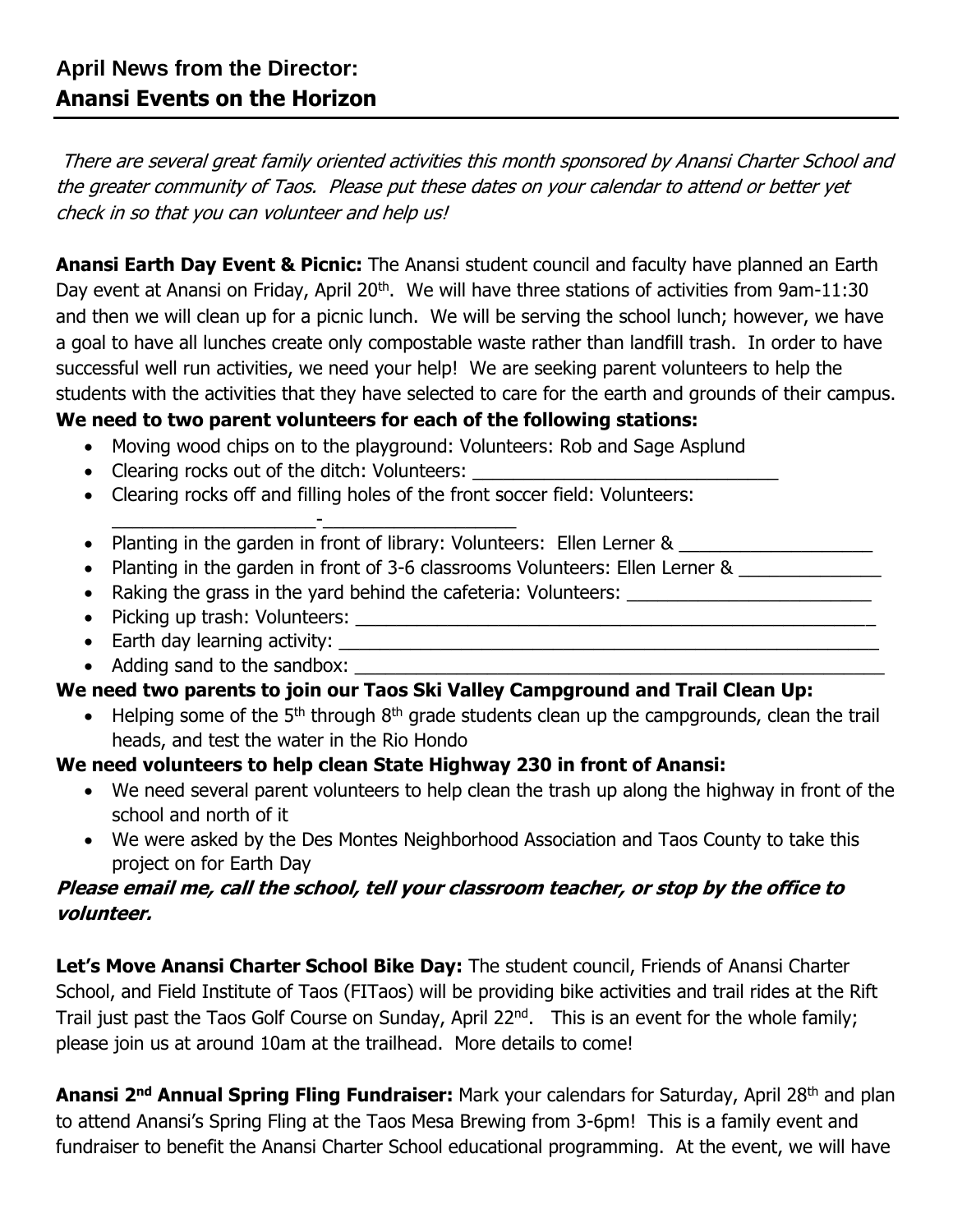bingo, a cupcake walk, and more at the Taos Mesa Brewing! Play a little bingo, win some amazing prizes, socialize with friends, and raise a little money for the school, join us at the Taos Mesa Brewing from 3-6 on Saturday, April 28<sup>th</sup>! (Thank you to Dan Irion, Liza Barrett, and Jen Scott for making this event) Please see the attached flyer.

**Twirl's Invent Event at Enos Garcia Elementary:** Make a day of it on Saturday, April 28<sup>th</sup> and take your child first to the Invent Event which will have children's maker spaces. The event includes over 30 wonderful community collaborators and 45+ hands-on STEAM activities including a drone rodeo, a low rider hydraulics exploration, solar power, robotics, coding, virtual reality, wood play, fiber arts, metal tooling, nature and clay play, a human copier machine and lots more!! This is an incredible, interactive event for your child to feel empowered to create and explore possibilities. Attend the Invent Event from 12-3, and then head out to the Anansi Spring Fling for Bingo and supper at Taos Mesa Brewing from 3-6pm.

**State Testing for Grades 3rd – 8 th:** Here is our PARCC testing schedule, please have your kids get plenty of rest, feed them a good breakfast and send a snack with some protein in it.

| <b>April 2017</b>              |                   |                   |                         |                   |                               |
|--------------------------------|-------------------|-------------------|-------------------------|-------------------|-------------------------------|
| <b>Time</b>                    | <b>Monday</b>     | <b>Tuesday</b>    | Wednesday               | <b>Thursday</b>   | <b>Friday</b>                 |
| <b>Work Session</b>            | 16                | 17                | 18                      | 19                | 20                            |
| 1, 8:45<br><b>Work Session</b> | 3, 5, & 7 gr. ELA | 3, 5, & 7 gr. ELA | 3, 5, & 7 gr. ELA       | 3, 5, & 7 gr. ELA | Earth Day                     |
| 2                              |                   |                   |                         |                   | Event &<br>Picnic & Early     |
| 10:30                          | 4, 6, & 8 gr ELA  | 4, 6, & 8 gr ELA  | 4, 6, & 8 gr ELA        | 4, 6, & 8 gr ELA  | dismissal for all             |
| <b>Work Session</b>            | 23                | 24                | 25                      | 26                | 27                            |
| 1                              | 3, 5 & 7 gr Math  | 3, 5 & 7 gr Math  | 3, 5 & 7 gr Math        | 3, 5 & 7 gr Math  | Early                         |
| 8:45                           |                   |                   |                         |                   | Dismissal for<br>all students |
| <b>Work Session</b><br>2       | 4, 6, & 8 gr Math | 4, 6, & 8 gr Math | 4, 6, & 8 gr Math       | 4, 6, & 8 gr Math |                               |
| 10 or 10:30                    |                   |                   |                         |                   |                               |
| <b>Work Session</b>            | 30                | $\mathbf{1}$      | $\overline{\mathbf{2}}$ | 3                 | 4                             |
| 1                              | Make up tests     | Make up tests     | Make up tests           | Make up tests     |                               |
| 8:45                           |                   |                   |                         |                   |                               |
| <b>Work Session</b><br>2       |                   |                   |                         |                   |                               |
| 10:30                          |                   |                   |                         |                   |                               |